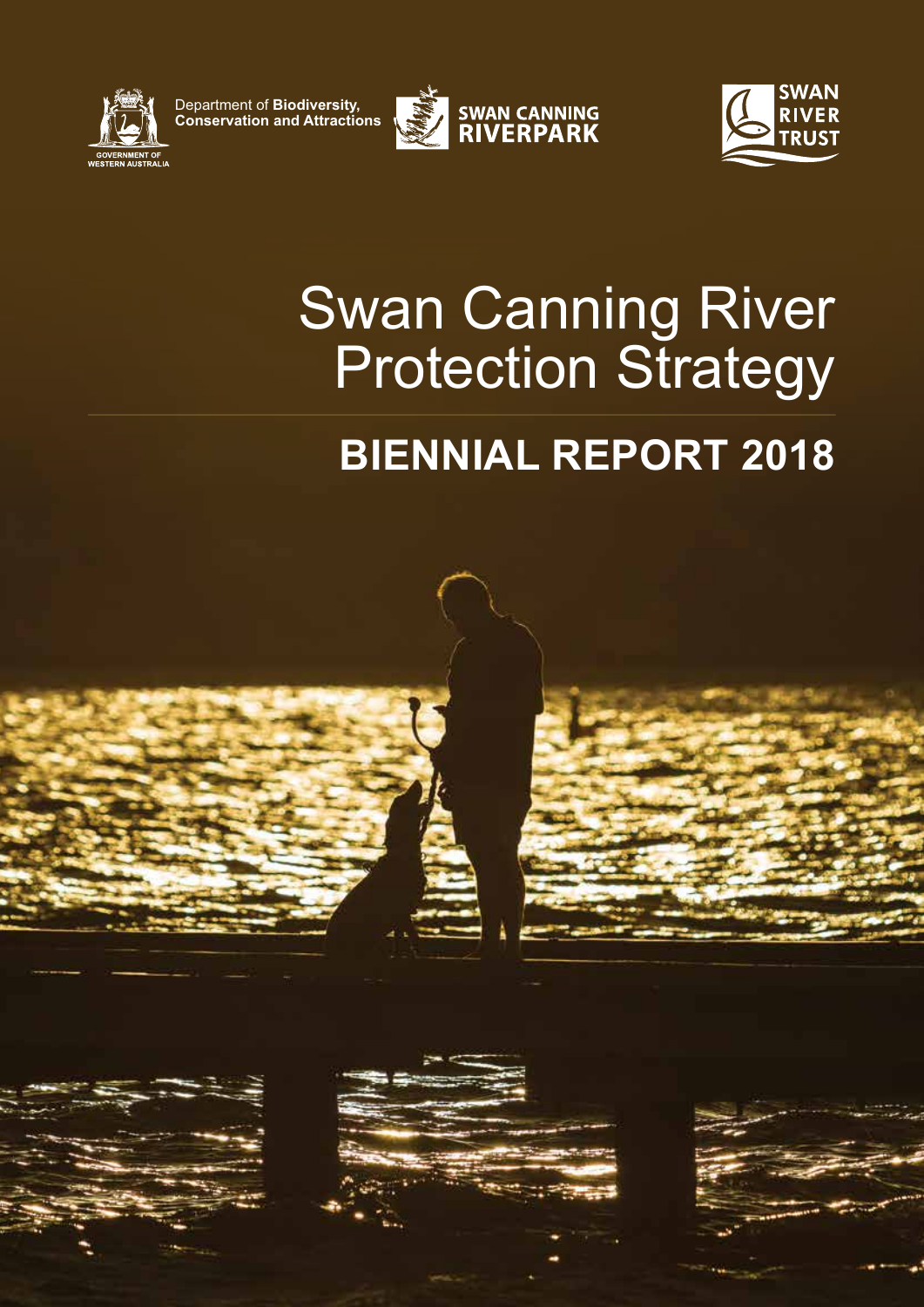### **Foreword**

The *Swan Canning River Protection Strategy* (the Strategy) was released by the Swan River Trust (the Trust) in 2015. An addendum publication to the Strategy has since been developed to reflect the significant State Government agency restructures that occurred as a result of Machinery of Government changes in Western Australia on 1 July 2017.

The Department of Biodiversity, Conservation and Attractions conducts an annual review of the Strategy's Strategic Management Program, with assistance from the agencies and organisations involved in managing the Riverpark.

The *Swan Canning River Protection Strategy Biennial Report* (Biennial Report) provides the information necessary to prepare progress reports, biennial reports and a five-yearly review of the Strategy to the Minister for Environment,



partners and the community. The Strategy is updated if necessary through the five-yearly review process.

This Biennial Report incorporates the Riverpark's ecological, community benefit and amenity measures, reflecting the broad management focus of Riverpark managers and the legislative requirements of the *Swan and Canning Rivers Management Act 2006*.

The Biennial Report provides the first detailed status update on the Strategy since it was implemented in 2015. I would like to thank all of our partner agencies, industry and the Perth community for their commitment to the agreed river management actions outlined in the Strategy.

that about

**Hamish Beck** Chairman Swan River Trust

*Front cover image: Matt Kleczkowski*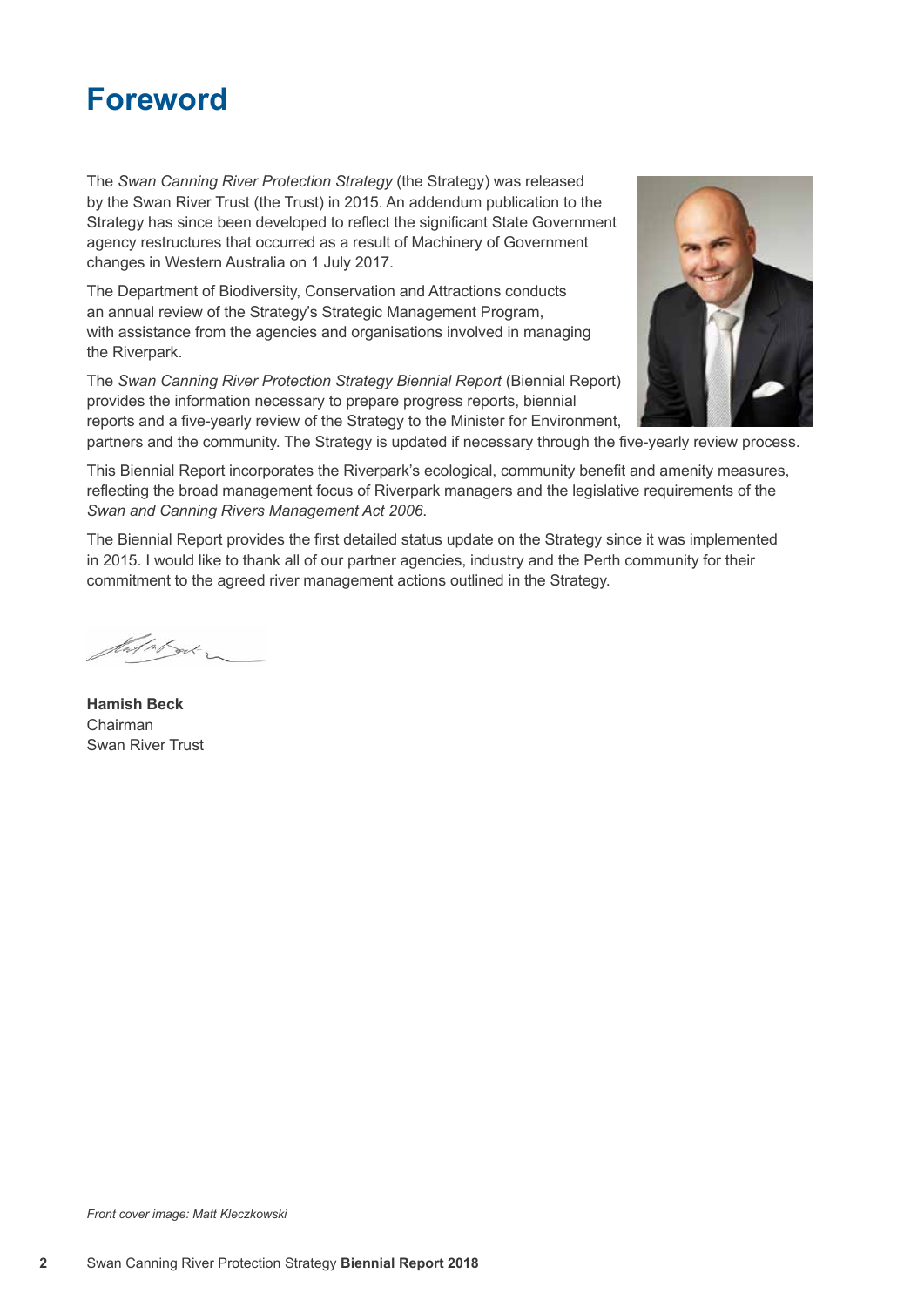### **Introduction**

The Department of Biodiversity, Conservation and Attractions (DBCA) reviews and reports on the Swan Canning River Protection Strategy's (the Strategy) implementation under a Monitoring, Evaluation and Reporting Framework. This framework ensures that the Strategy is adaptive to reflect new information, undergoes continuous development and improvement, and provides results that are measured and clearly communicated to all necessary stakeholders.

Partner organisations involved in managing the Riverpark are required to collect and provide data for progress reports, biennial reports and a five yearly review of the Strategy. The Swan River Trust then reports to the Minister for Environment on the partner agencies' progress in implementing the agreed projects and river management actions outlined in the Strategy's Strategic Management Program. The progress reports are produced in alternate years, when a biennial report is not required. Partner agencies are also invited to provide feedback on the operation and effectiveness of the Strategy.

Under the *Swan and Canning Rivers Management Act 2006* the Swan River Trust is required to monitor and report to the Minister for Environment on the following performance indicators detailed within the Strategy:

- All priority actions listed in the Strategy are undertaken within five years;
- 75 per cent of monitored ecosystem health data meets respective targets required for a healthy functioning ecosystem;
- The wider Perth community is actively involved with Riverpark management and participation rates are increasing; and
- The average level of visitor satisfaction with their visit to the Riverpark facilities is 85 per cent or higher.

These performance indicators provide five-year targets that reflect the desired state of the Riverpark, as determined by community values.

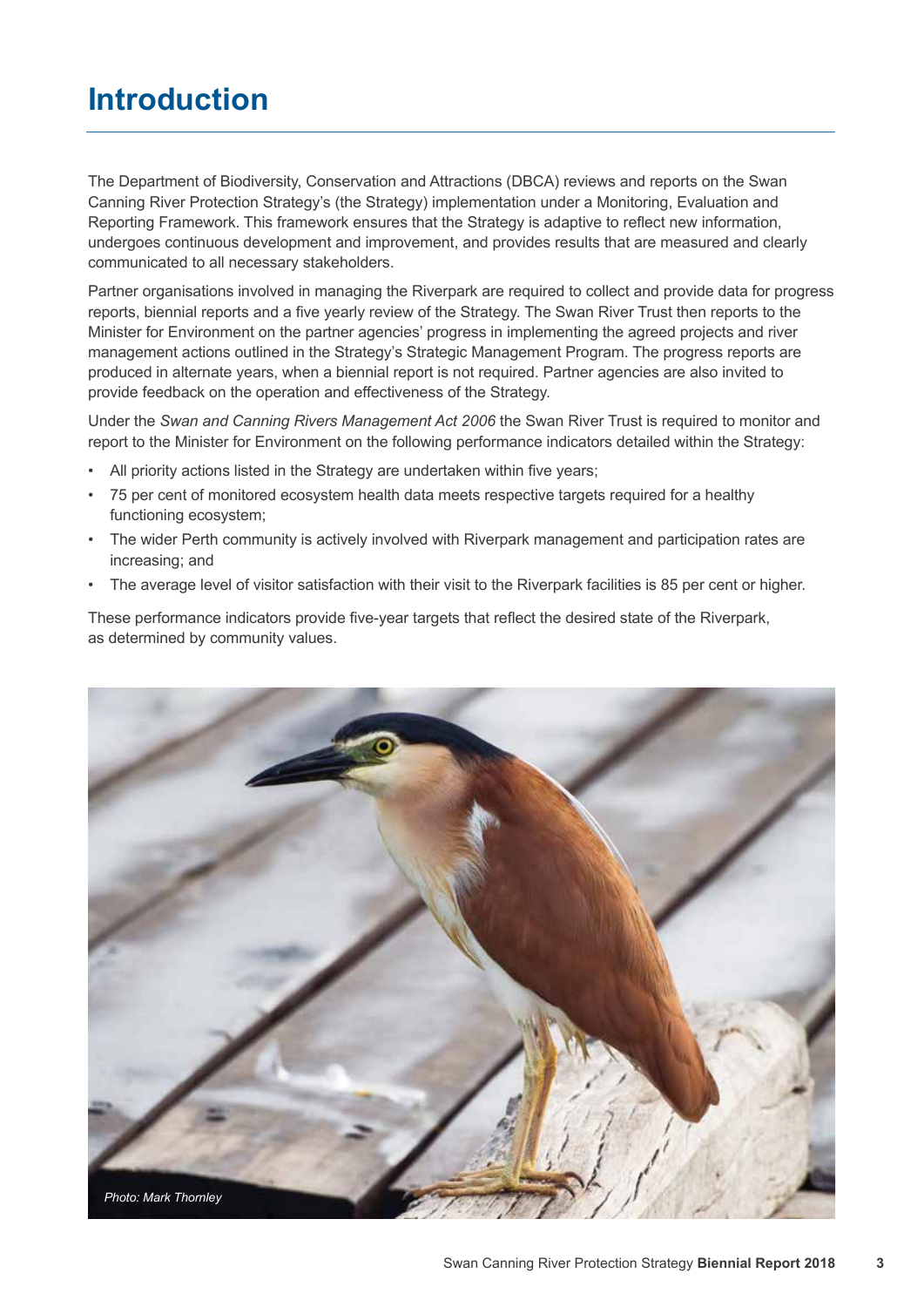### **Measuring Success:** Key Performance Indicators

The performance indicators specified in the Strategy's Strategic Management Program (SMP) were developed with input from various Riverpark stakeholders to provide a multi-faceted measure of the Strategy's success. The Strategy has been reviewed against these four indicators to provide a quantitative assessment of the operation and effectiveness of its first two years of operation.

This quantitative review indicates that all four performance indicators specified in the SMP are being met (Table 1).

#### *Table 1: 2018 status of the Swan Canning River Protection Strategy's five-year performance indicators*

|                                                                                                                            | <b>Status</b> |
|----------------------------------------------------------------------------------------------------------------------------|---------------|
| 1. All priority actions listed in the Strategy are undertaken within five years                                            |               |
| 2. 75 per cent of monitored ecosystem health data meets respective targets required for a<br>healthy functioning ecosystem |               |
| 3. The wider Perth community is actively involved with Riverpark management and<br>participation rates are increasing      |               |
| 4. The average level of visitor satisfaction with their visit to the Riverpark facilities is<br>85 per cent or higher      |               |

#### **1. All priority actions listed in the Strategy are undertaken within five years**

The Strategy contains 33 priority actions to be undertaken within five years. Many of these actions are ongoing responsibilities for the respective lead partner agencies, where the intent is for these actions to be continued on an ongoing basis rather than being completed and closed out. Therefore, the term 'undertaken' is indicated by a status of "in progress" or "completed" for finite projects and "in progress" for activities of an ongoing nature. The status of these priority actions is detailed in Table 2.

Consultation with lead agencies has determined that all priority actions listed within the Strategy have been undertaken within the first two years of implementation. This positive result reflects the effort, commitment and coordination of multiple government agencies and organisations in support of the Strategy and its objectives.

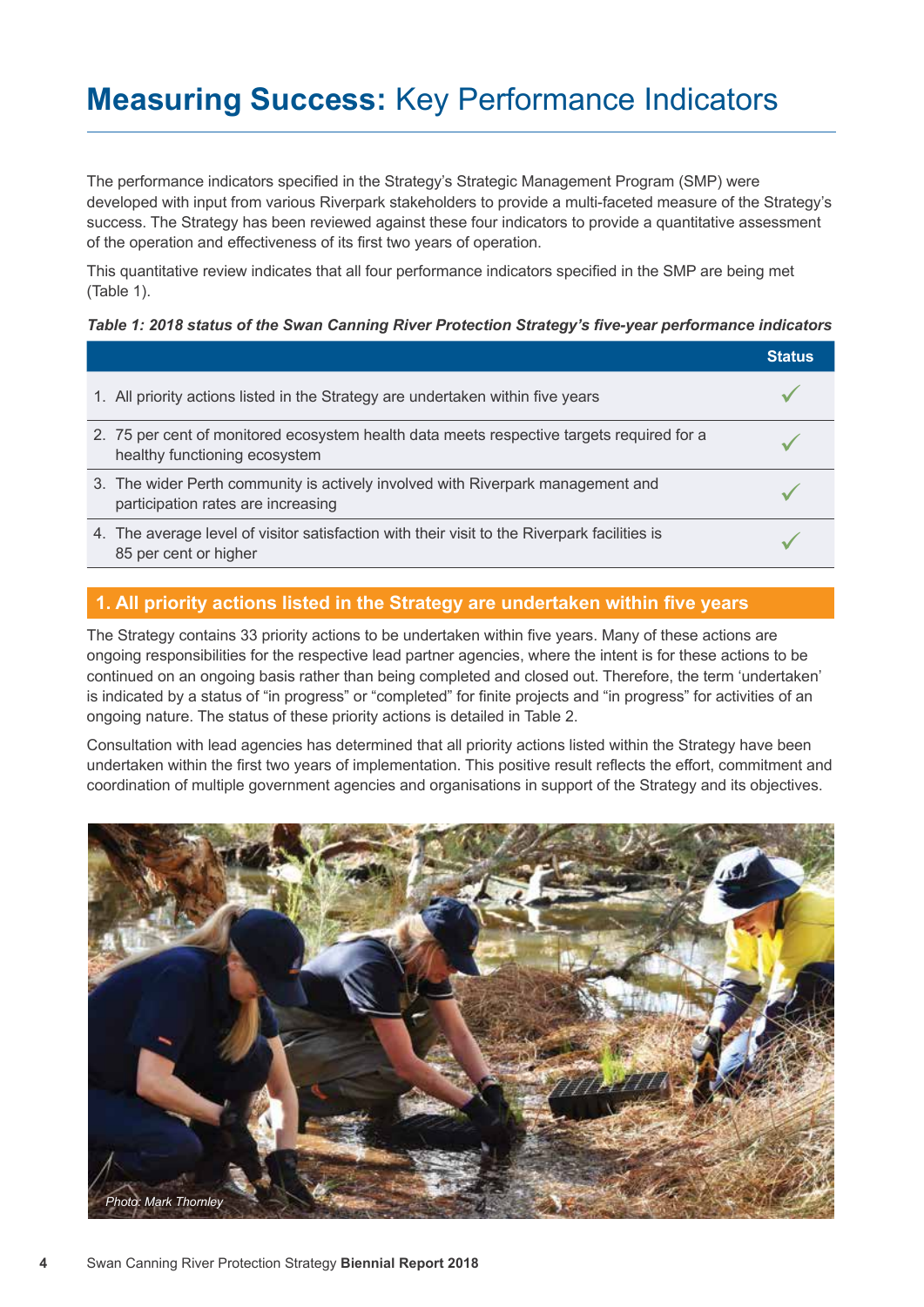#### *Table 2: Priority Actions defined in the Swan Canning River Protection Strategy*

|      | <b>Priority Action</b>                                                                                                                                                   | <b>Action Type</b> | <b>Status</b> |
|------|--------------------------------------------------------------------------------------------------------------------------------------------------------------------------|--------------------|---------------|
| 1.1  | Establish a Swan Canning River Protection Strategy Advisory Group                                                                                                        | Project            | Completed     |
| 1.2  | Establish collaborative agreements between management organisations                                                                                                      | Project            | Completed     |
| 1.3  | Biennial and five-yearly reports to be delivered to the Minister, partners and the community                                                                             | Ongoing            | In progress   |
| 2.1  | Identify the levels and sources of nutrients, organic material and sediment entering the<br>Swan and Canning rivers                                                      | Ongoing            | In progress   |
| 2.2  | Develop and implement Swan Canning and local water quality improvement plans to<br>achieve nutrient load reduction targets                                               | Ongoing            | In progress   |
| 2.4  | Improve management of fertiliser use to reduce nutrient loss from urban and rural land in<br>the Swan Canning catchment                                                  | Ongoing            | In progress   |
| 3.1  | Regulate and manage pollution from contaminated sites, prescribed premises and other<br>commercial activities with the potential to cause pollution                      | Ongoing            | In progress   |
| 4.1  | Increase dissolved oxygen levels in the Swan and Canning rivers where required                                                                                           | Ongoing            | In progress   |
| 4.2  | Investigate approaches to moderate and reduce the prevalence of algal blooms                                                                                             | Ongoing            | In progress   |
| 6.1  | Undertake river and catchment-based water quality monitoring program to measure<br>compliance against management targets                                                 | Ongoing            | In progress   |
| 6.2  | Establish a program to monitor non-nutrient contaminants entering, and in, the river system                                                                              | Project            | In progress   |
| 7.1  | Manage aquatic resources in the Swan Canning River system using a risk-based<br>management framework                                                                     | Ongoing            | In progress   |
| 7.2  | Protect and monitor the stock status of priority species in the Swan Canning river system<br>according to risk                                                           | Ongoing            | In progress   |
| 8.1  | Provide protection for riparian and/or aquatic vegetation                                                                                                                | Ongoing            | In progress   |
| 8.2  | Provide guidance on best management practices for shore stabilisation                                                                                                    | Ongoing            | In progress   |
|      | 10.1 Administer legislation to manage the Riverpark including the use of vessels and facilitate<br>safe community use                                                    | Ongoing            | In progress   |
|      | 12.1 Assess, recognise and protect sites with a high level of cultural heritage significance                                                                             | Ongoing            | In progress   |
|      | 12.4 Work with relevant Noongar groups to manage the Riverpark                                                                                                           | Ongoing            | In progress   |
|      | 13.1 Promote public use and enjoyment of the Riverpark                                                                                                                   | Ongoing            | In progress   |
|      | 13.2 Maintain and improve the level of safe public access to and along foreshore areas in<br>the Riverpark                                                               | Ongoing            | In progress   |
|      | 13.5 Facilitate safe use of vessels on waterways - maintain navigation aids in the Swan and<br>Canning rivers to facilitate safe passage through the navigation channels | Ongoing            | In progress   |
|      | 13.6 Coordinate primary contact water quality monitoring at popular swimming locations and<br>report conditions to the community                                         | Ongoing            | In progress   |
|      | <b>13.8</b> Implement works to stabilise the riverbank where valuable infrastructure or recreational<br>amenity is threatened by erosion                                 | Ongoing            | In progress   |
|      | 14.1 Implement Aquatic Use Review and Management Framework for the Riverpark                                                                                             | Ongoing            | In progress   |
|      | 15.2 Establish a Swan Canning Riverpark Trail project including walking, cycling and<br>kayaking trails                                                                  | Project            | Completed     |
|      | 16.1 Support community events (e.g. Skyworks, Swanfish and Blessing of the Rivers) and<br>tourism opportunities on the river foreshore                                   | Ongoing            | In progress   |
|      | 17.1 Promote opportunities for community groups and individuals to be involved in on-ground<br>conservation activities                                                   | Ongoing            | In progress   |
|      | 17.3 Support local environmental groups to source additional funding                                                                                                     | Ongoing            | In progress   |
| 18.1 | Identify nodes for developing appropriate commercial opportunities in the Riverpark                                                                                      | Project            | In progress   |
| 18.2 | Ensure all commercial operators in the Riverpark meet high standards through licensing                                                                                   | Ongoing            | In progress   |
|      | 18.3 Ensure river reserve leases are managed in line with policy to best practice standards                                                                              | Ongoing            | In progress   |
|      | 19.1 Provide clear guidance consistent with SPP 2.10 to developers of land adjacent to<br>the foreshore                                                                  | Ongoing            | In progress   |
|      | 20.1 Review regulations and legislation to improve efficiency of the statutory<br>assessment process                                                                     | Ongoing            | In progress   |
|      |                                                                                                                                                                          | % undertaken:      | 100.0         |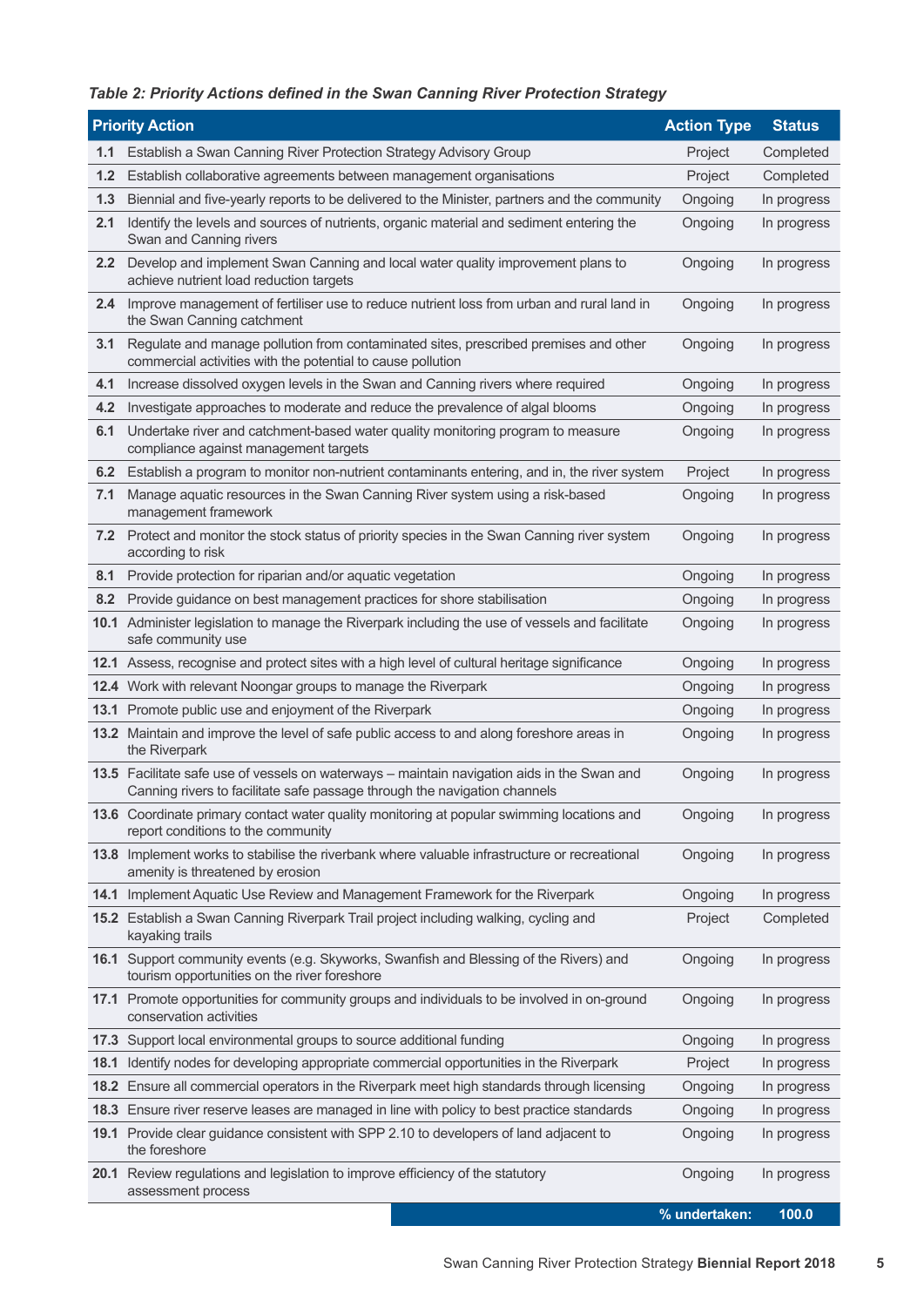#### **2. 75 per cent of monitored ecosystem health data meets respective targets required for a healthy functioning ecosystem**

There are many different ecological health factors that must be considered to provide a true representation of the overall state of the Swan and Canning rivers. Ecosystem health is currently assessed through biophysical conditions and specific ecological indicators.

Data is collected through a variety of monitoring programs across the Swan Canning catchment and aspirational targets have been developed accordingly. Some of these ecosystem health and water quality monitoring programs have been in place for over 30 years, while others have commenced in recent years.

For the SCRPS reporting, the health of the Riverpark ecosystem is assessed against performance targets measuring the following indicators:

- catchment water quality;
- estuary water quality:
- conditions in oxygenation zones; and
- fish community index.

These indicators are based on existing monitoring programs, however new monitoring programs may be implemented in the future and subsequent targets incorporated into outcomes for this performance indicator.

A selection of parameters has been collated to determine the proportion of data that meets relevant internal or external targets. A total of 148 parameters and associated targets have been analysed to provide an indication on the ecological health of the Swan and Canning rivers and the associated catchment area. Of these parameters, 114 met designated targets during the reporting period, providing an overall score of 77 per cent. The performance target for this indicator is 75 per cent, therefore the monitored ecosystem health data meets the requirements for a healthy functioning ecosystem in the Riverpark.

An increased suite of ecosystem health data is currently being reviewed for consideration in future reporting. Existing targets for water quality in the catchment and estuary were developed in 1998 and 2001, respectively, as part of the Swan Canning Cleanup Program. These targets will also be reviewed in 2019/2020.

Ecological indicators (or biotic indicators) have been found to provide additional and complementary information on the resilience and health of an ecosystem, as they are based on the response of organisms to a combination of various physical, chemical and biological conditions. It is envisaged that these types of targets, together with existing biophysical and chemical parameters, will be able to provide a more thorough indication of the Swan and Canning rivers' ecosystem health into the future.

Other environmental factors such as high rainfall events like the 2017 flood must also be considered in the interpretation of the results outlined in these tables.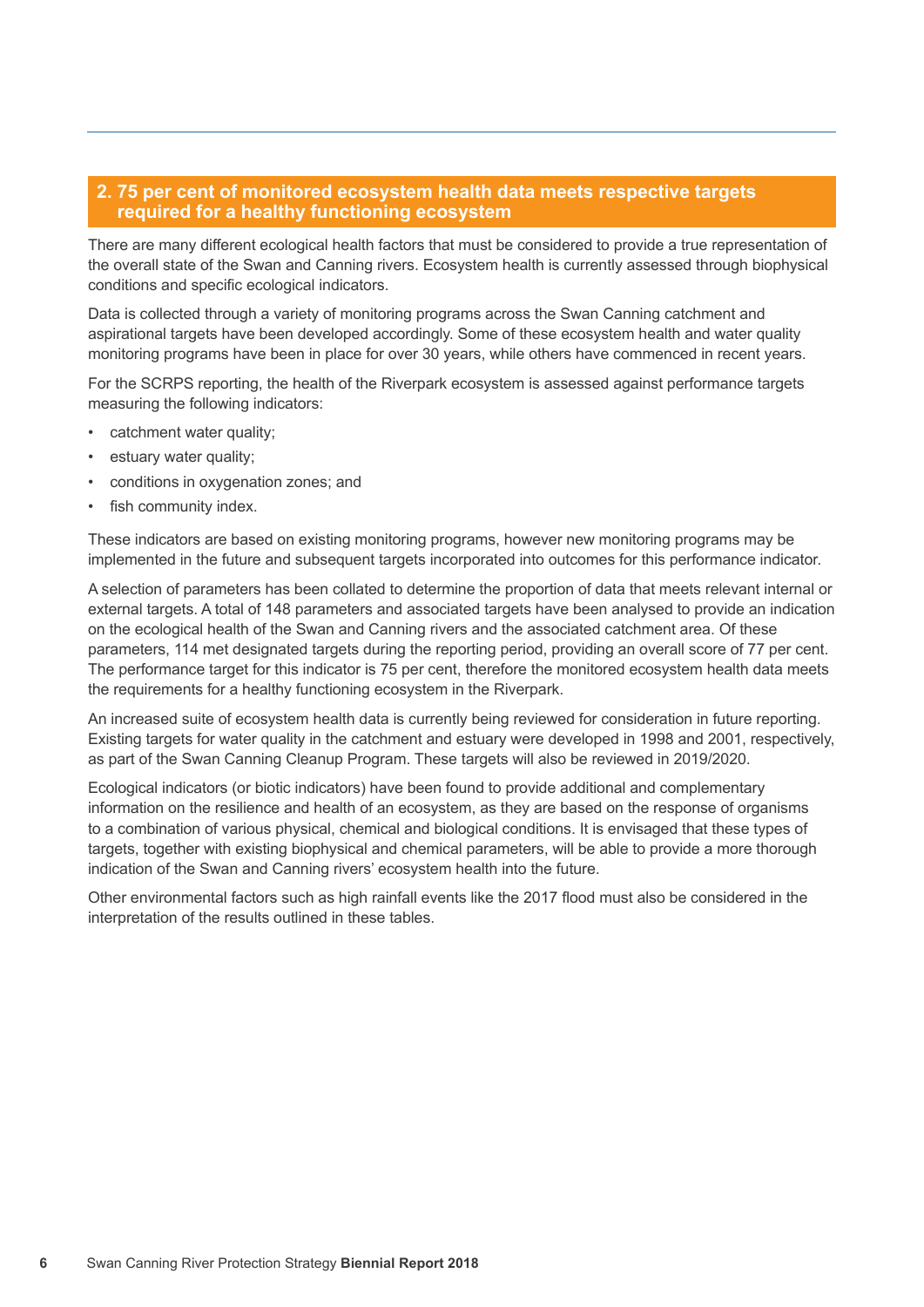### **Catchment Water Quality**

Water quality targets for the Swan Canning Estuary have been intentionally set high to ensure sound long-term environmental outcomes for Perth's rivers.

During 2017 short term targets for nitrogen and phosphorus were met in 14 of the 15 catchments. Eight of these catchments are also meeting long term targets for nitrogen and 12 for phosphorus (Table 3).

Ellen Brook remains the largest contributor of nutrients to the Swan Canning river system. Much of the Ellen Brook catchment has been cleared for agriculture and peri-urban development and it contains soils that have a poor nutrient holding capacity. These factors, combined with the seasonal flow of the catchment, make it very difficult to address nutrient issues in the short term. The Ellen Brook catchment is a priority for water quality improvement and will continue to require a variety of long-term management actions to improve water quality.

Measures being undertaken in the catchment to improve water quality include:

- education programs to inform better land management practices;
- construction of wetlands;
- fencing and revegetation of stream lines;
- soil testing to inform appropriate fertiliser application;
- trialling appropriate soil amendments to reduce nutrient loss; and
- reviewing of major development proposals likely to affect water quality.

#### *Table 3: Catchment Water Quality Targets (2016-2017)*

| <b>Sub Catchment</b>     | <b>Total</b><br><b>Nitrogen</b> |      | <b>Sub Catchment</b><br>trajectory | <b>Total</b><br><b>Phosphorus</b> |      | <b>Sub Catchment</b><br>trajectory |
|--------------------------|---------------------------------|------|------------------------------------|-----------------------------------|------|------------------------------------|
|                          | 2016                            | 2017 |                                    | 2016                              | 2017 |                                    |
| Avon River               |                                 |      | $\rightarrow$                      |                                   |      | $\overline{\mathcal{A}}$           |
| <b>Bannister Creek</b>   |                                 |      | $\overline{\mathcal{A}}$           |                                   |      | $\overline{\mathcal{A}}$           |
| <b>Bayswater Brook</b>   |                                 |      | $\overline{\mathcal{A}}$           |                                   |      | $\overline{\mathcal{A}}$           |
| <b>Bennett Brook</b>     |                                 |      | $\rightarrow$                      |                                   |      | $\overline{\mathcal{A}}$           |
| <b>Bickley Brook</b>     |                                 |      | $\rightarrow$                      |                                   |      | $\overline{\mathcal{L}}$           |
| <b>Blackadder Creek</b>  |                                 |      | $\overline{\mathcal{A}}$           |                                   |      | $\rightarrow$                      |
| <b>Canning River</b>     |                                 |      | $\overline{\mathcal{A}}$           |                                   |      | $\overline{\mathcal{A}}$           |
| Ellen Brook              |                                 |      | $\rightarrow$                      |                                   |      | $\rightarrow$                      |
| Helena River             |                                 |      | $\rightarrow$                      |                                   |      | $\overline{\mathcal{A}}$           |
| Jane Brook               |                                 |      | $\rightarrow$                      |                                   |      | $\rightarrow$                      |
| Mills Street Main Drain  |                                 |      | $\overline{\mathcal{A}}$           |                                   |      | $\overline{\mathcal{A}}$           |
| South Belmont Main Drain |                                 |      | $\overline{\mathcal{A}}$           |                                   |      | $\overline{\mathcal{L}}$           |
| Southern River           |                                 |      | $\rightarrow$                      |                                   |      | $\overline{\mathcal{A}}$           |
| Susannah Brook           |                                 |      | $\overline{\mathcal{L}}$           |                                   |      | $\overline{\mathcal{A}}$           |
| <b>Yule Brook</b>        |                                 |      | $\overline{\mathcal{A}}$           |                                   |      | $\rightarrow$                      |

Met short and long-term targets **Met short but not long-term targets** 

7 Improving

**Sub Catchment trajectory**

● Did not meet targets

- $\rightarrow$  Stable\* **Deteriorating**
- **—** Not Assessed

The Sub Catchment trajectory has been determined from annual compliance data collected over a 30 year period from 1987 – 2017.

\*Stable: No significant change in exceedances detected over time.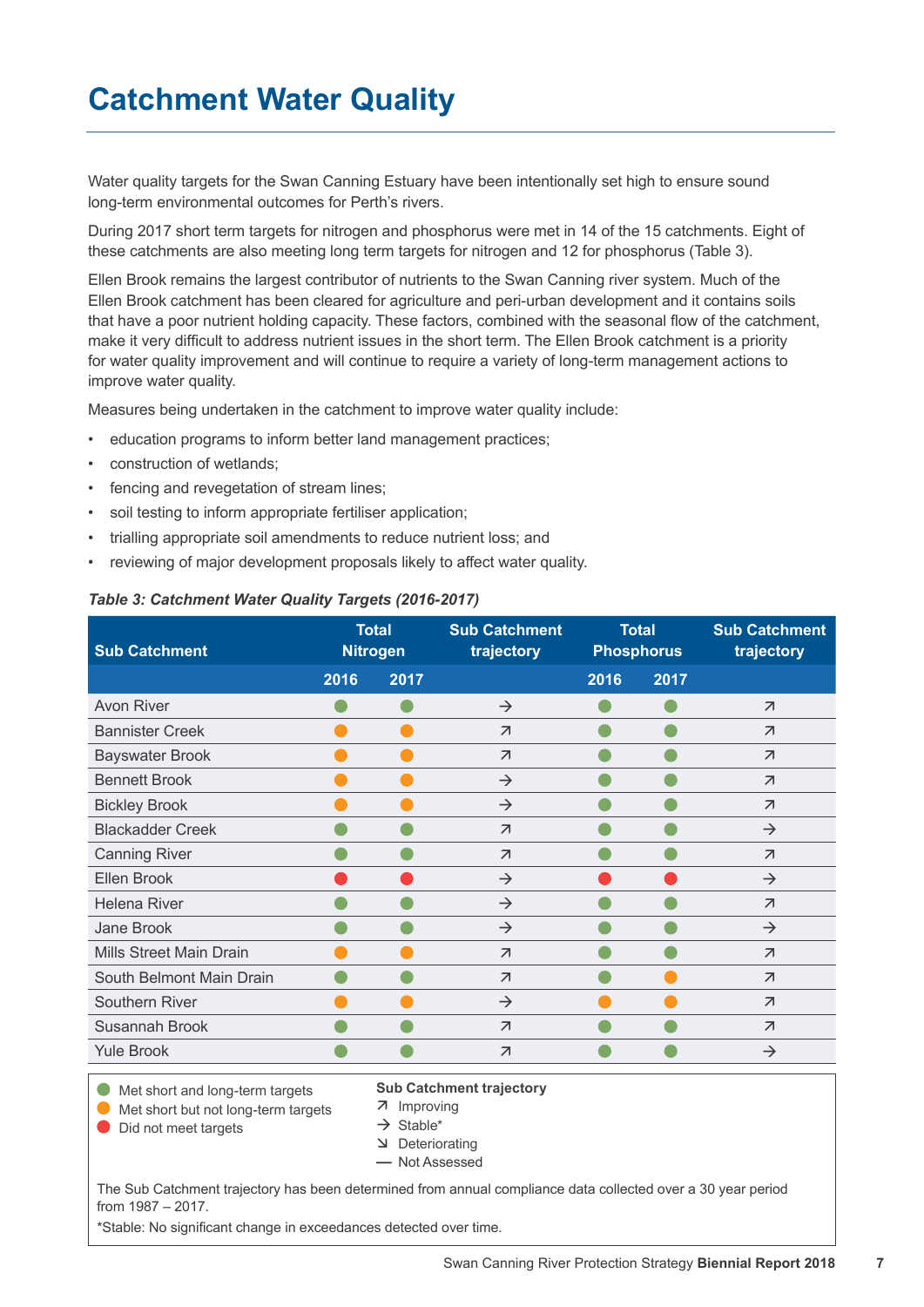### **Estuary Water Quality Targets**

The estuary water quality targets are based on dissolved oxygen and chlorophyll-a data collected over a three year period from within the Riverpark. These targets have been intentionally set high to ensure sound long term environmental outcomes for Perth's rivers.

The indicators in Table 4 represent the water quality monitoring undertaken throughout 2015, 2016 and 2017. In 2017 a significant flood event resulted in high flows and widespread hypoxia, which impacted water quality monitoring data during this period.

Oxygen is required by the majority of organisms for respiration, therefore targets are in place for dissolved oxygen at the surface of the water column in four of the Ecological Management Zones (EMZs) of the Swan Canning Estuary. These targets range from 75.1 per cent to 82.1 per cent and only a small number of exceedances are permitted over a three-year period before these targets are not met.

Despite the targets not being achieved in each EMZ, dissolved oxygen concentrations at the surface of the water column were above 4mg/L in 96 per cent of samples and above 6mg/L in more than 80 per cent of samples collected from the Lower Swan Canning Estuary and the Middle and Upper Swan Estuary.

Dissolved oxygen concentrations above 4mg/L are considered to be supportive of species survival and ecological function. Oxygen conditions in these three zones of the Swan Canning Estuary are therefore still considered to be highly favourable for aquatic organisms. In the Canning Estuary, surface oxygen concentrations were generally lower (averaging 4.8mg/L) and above 6mg/L in only 17 per cent of samples. These conditions are less favourable and may provide some insight into the lower condition scores for fish communities seen in the Canning Estuary over recent years.

Chlorophyll-*a* is used to determine the degree of algal activity occurring in sections of the Swan Canning Estuary. The current targets for chlorophyll-a at the surface are also stringent, particularly in relation to the lower section of the Swan Estuary. The chlorophyll-*a* target for the lower Swan Estuary is set at 3µg/L and only a small number of exceedances are permitted. Although this section of the Swan Estuary failed to meet the target, it is important to note that 3µg/L is considered to have a low likelihood of producing algal blooms.

A value of 10µg/L is used in microalgal reporting to indicate the presence of a potential bloom event. For the lower estuary, over the three years of compliance monitoring, chlorophyll*-a* was below 10µg/L in 89 per cent of samples. However, the mid and upper reaches of the Swan Estuary exhibited more bloom events, exceeding 10µg/L in 55 per cent and 69 per cent of samples, respectively. This is consistent with the locations in which the algal blooms have historically occurred and where management is being targeted. The Canning Estuary, which also exhibits frequent blooms, exceeded 10µg/L in 55 per cent of samples.

| <b>Ecological Management Zone</b> | <b>Dissolved</b><br>Oxygen | <b>Biophysical</b><br>trajectory | Chlorophyll-a | <b>Biophysical</b><br>trajectory |
|-----------------------------------|----------------------------|----------------------------------|---------------|----------------------------------|
| <b>Canning Estuary</b>            | X                          |                                  |               |                                  |
| Lower Swan Canning                |                            |                                  |               | N                                |
| <b>Middle Swan Estuary</b>        |                            |                                  |               | →                                |
| <b>Upper Swan Estuary</b>         | Х                          |                                  |               | $\rightarrow$                    |

#### *Table 4: Estuary Water Quality Targets (2015-2017)*

| Met three-year targets                | <b>Biophysical trajectory</b> |
|---------------------------------------|-------------------------------|
| $\star$ Not yet met three-year target | 7 Improving                   |
| Targets are based on three-yearly     | $\rightarrow$ Stable*         |
| exceedance data.                      | Deteriorating                 |
|                                       | - Not Assessed                |

The overall biophysical trajectory has been determined from annual compliance data collected over an 11 year period from 2007 – 2017.

\*Stable: No significant change in exceedances detected over time.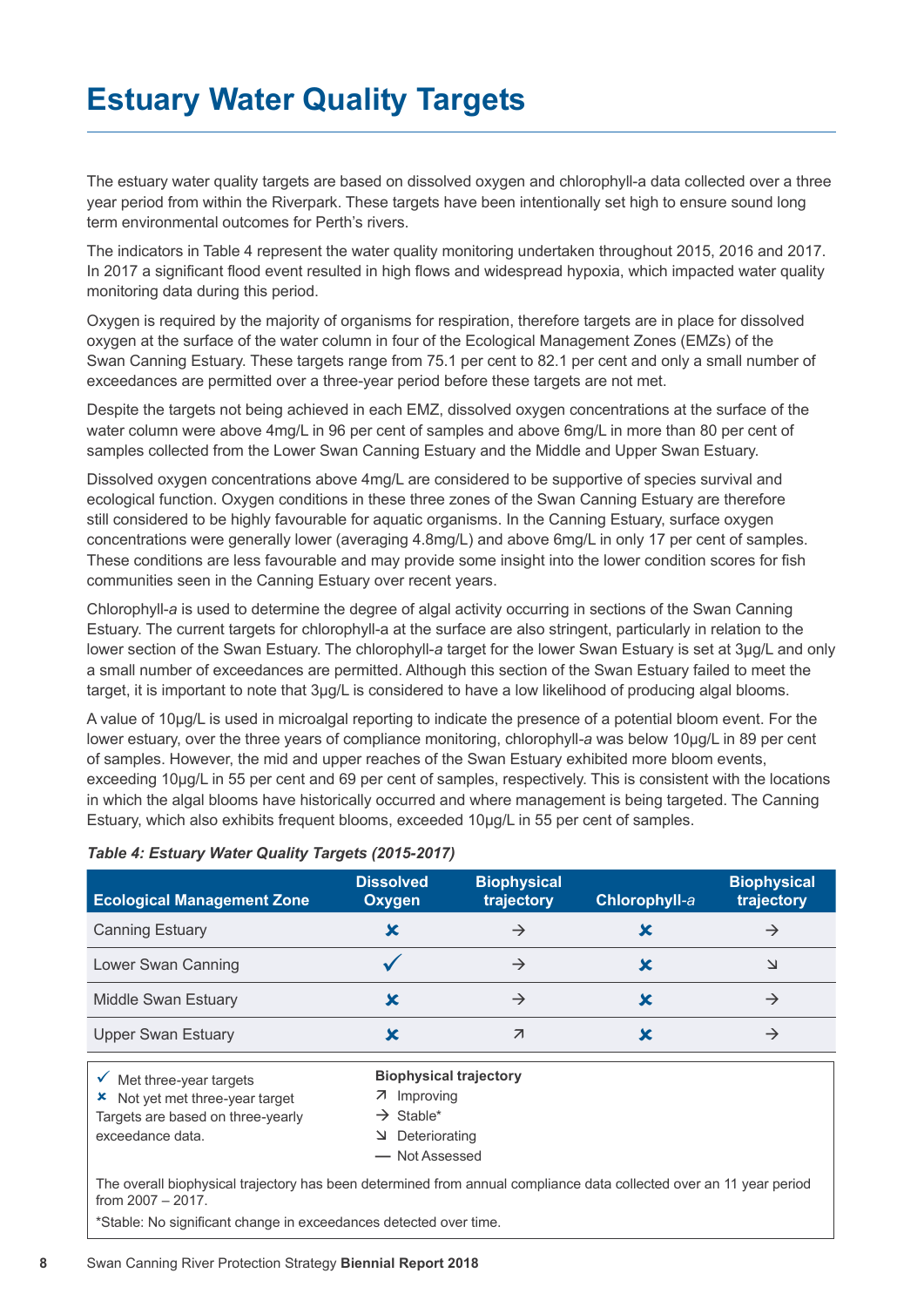#### **Fish Community Index**

The Fish Community Index provides an indication of estuarine health based on fish communities within the Swan and Canning Estuary. Sampling events are conducted in summer and autumn each year. The performance of the 2016 and 2017 Fish Community Index results against respective targets is detailed in Table 5.

Targets were met in all the Swan Canning Riverpark's shallow nearshore waters in 2017 but a significant flood event in the Swan Canning catchment in early 2017 caused widespread hypoxia through large parts of the waterway into autumn. This contributed to a decrease in Fish Community Index scores from 2016 to 2017, particularly in deeper waters.

| <b>Ecological</b><br><b>Management Zone</b>                                                           |      | <b>Shallow Nearshore Waters</b>                                                                           |                            |      | <b>Deeper Offshore Waters</b> |                            |  |
|-------------------------------------------------------------------------------------------------------|------|-----------------------------------------------------------------------------------------------------------|----------------------------|------|-------------------------------|----------------------------|--|
|                                                                                                       | 2016 | 2017                                                                                                      | <b>Index</b><br>trajectory | 2016 | 2017                          | <b>Index</b><br>trajectory |  |
| <b>Canning Estuary</b>                                                                                |      |                                                                                                           |                            |      |                               |                            |  |
| Lower Swan Canning Estuary                                                                            |      |                                                                                                           |                            |      |                               |                            |  |
| <b>Middle Swan Estuary</b>                                                                            |      |                                                                                                           |                            |      |                               |                            |  |
| <b>Upper Swan Estuary</b>                                                                             |      |                                                                                                           |                            |      |                               |                            |  |
| Both sampling events met target<br>One sampling event met target<br>Neither sampling event met target |      | <b>Index trajectory</b><br>7 Improving<br>$\rightarrow$ Stable*<br>Deteriorating<br>_ ע<br>- Not Assessed |                            |      |                               |                            |  |

#### *Table 5: Fish Community Index (2016-2017)*

The Fish Community Index trajectory was not assessed as there was insufficient data (<10 years) for determination. \*Stable: No significant change in exceedances detected over time.

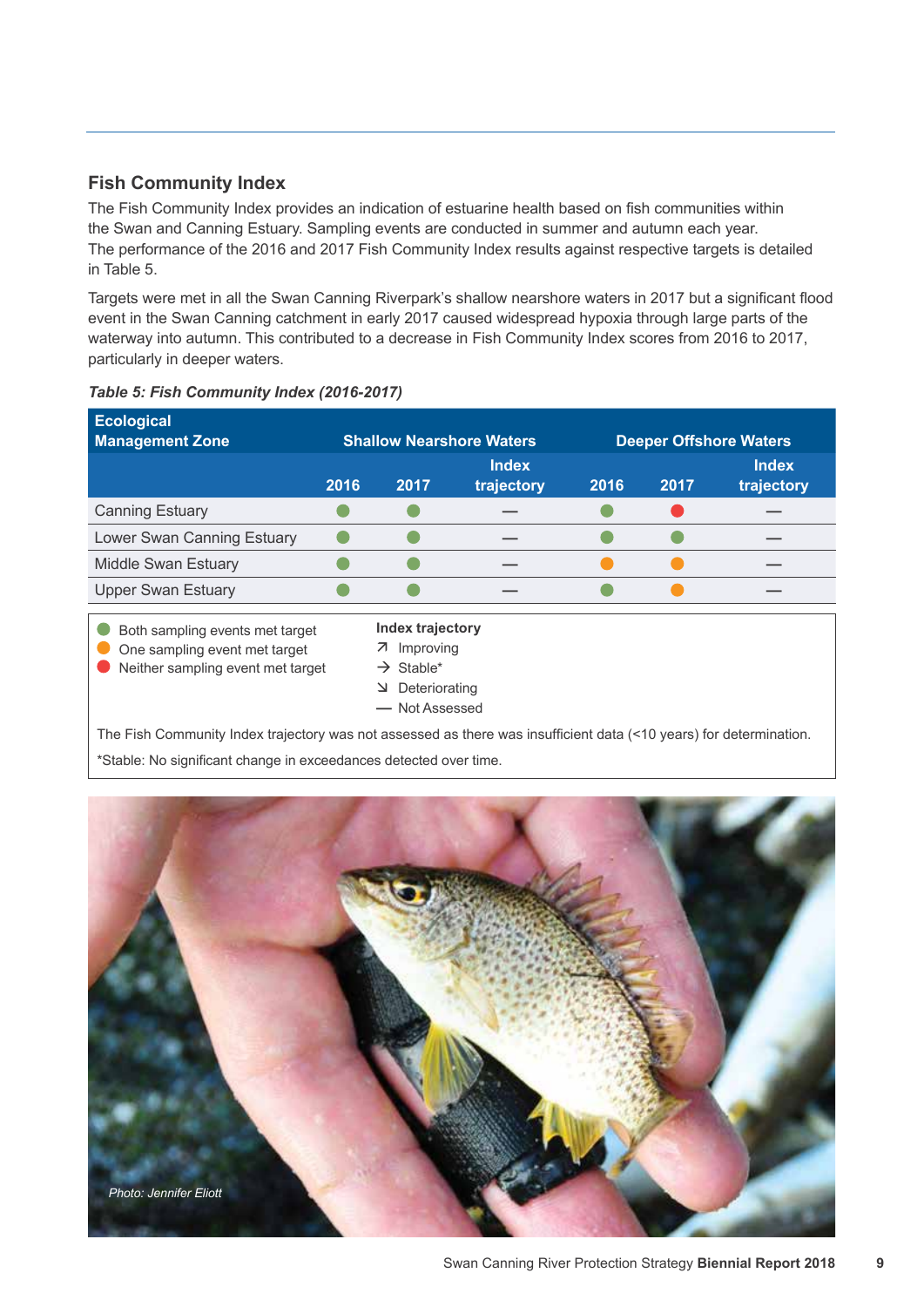The four oxygenation plants operating on the Lower Canning River and Upper Swan Estuary provide oxygen relief over a combined 14.5kms of the river system known to be regularly impacted by poor water quality. Intervention through this process provides refuge for organisms during periods of oxygen stress.

The dissolved oxygen targets developed to assess the effectiveness of this program require at least 90 per cent and 80 per cent of oxygenation values to exceed 4mg/L and 2 mg/L, respectively. These targets were met in 2016 and 2017 (Table 6).

#### *Table 6: Oxygenation Zone Conditions (2016-2017)*

| <b>Oxygenation Zone</b>                                                                                                                        | 2016                  | 2017                                                                                                  | <b>Oxygenation Zone</b><br>trajectory |  |
|------------------------------------------------------------------------------------------------------------------------------------------------|-----------------------|-------------------------------------------------------------------------------------------------------|---------------------------------------|--|
| <b>Upper Swan Estuary</b>                                                                                                                      |                       |                                                                                                       |                                       |  |
| Lower Canning River                                                                                                                            |                       |                                                                                                       |                                       |  |
| $\checkmark$ Oxygenation target met<br>Oxygenation target not met<br>The dissolved oxygen targets are based<br>on cumulative annual threshold. | $\rightarrow$ Stable* | <b>Oxygenation Zone trajectory</b><br>7 Improving<br>$\triangleright$ Deteriorating<br>- Not Assessed |                                       |  |
| The Oxygenation Zone trajectory was not assessed as there was insufficient data (<10 years) for determination.                                 |                       |                                                                                                       |                                       |  |

\*Stable: No significant change in exceedances detected over time.

#### **3. The wider Perth community is actively involved with Riverpark management and participation rates are increasing**

The geographical extent of managing the Riverpark extends far beyond the immediate Swan Canning Riverpark and up into the greater catchment and sub-catchment regions. The wider Perth community is actively involved with Riverpark management through participation in various events, volunteer organisations and promotions. These include:

- **River Guardians**
- Dolphin Watch
- River Rangers
- Clean Up Australia Day
- Swan Alcoa Landcare Program
- Tree planting days
- **SwanFish**
- The use of sustainable fishing practices, i.e. fishing line bins
- Responsible boating and speed limits

To determine whether participation rates are increasing, several key parameters will be used and compared in each biennial review. These parameters represent various Riverpark management activities being undertaken by the community. Community membership of volunteer programs includes River Guardians members and active Dolphin Watch contributors. Total volunteer hours in Riverpark-related activities and events has been determined through River Guardians events, tree planting days and community participation in the Dolphin Watch program. The Biennial Report is the first of these reviews and will form a baseline comparison for future Strategy reporting. The key parameters to be used to indicate participation rates are detailed in Table 7.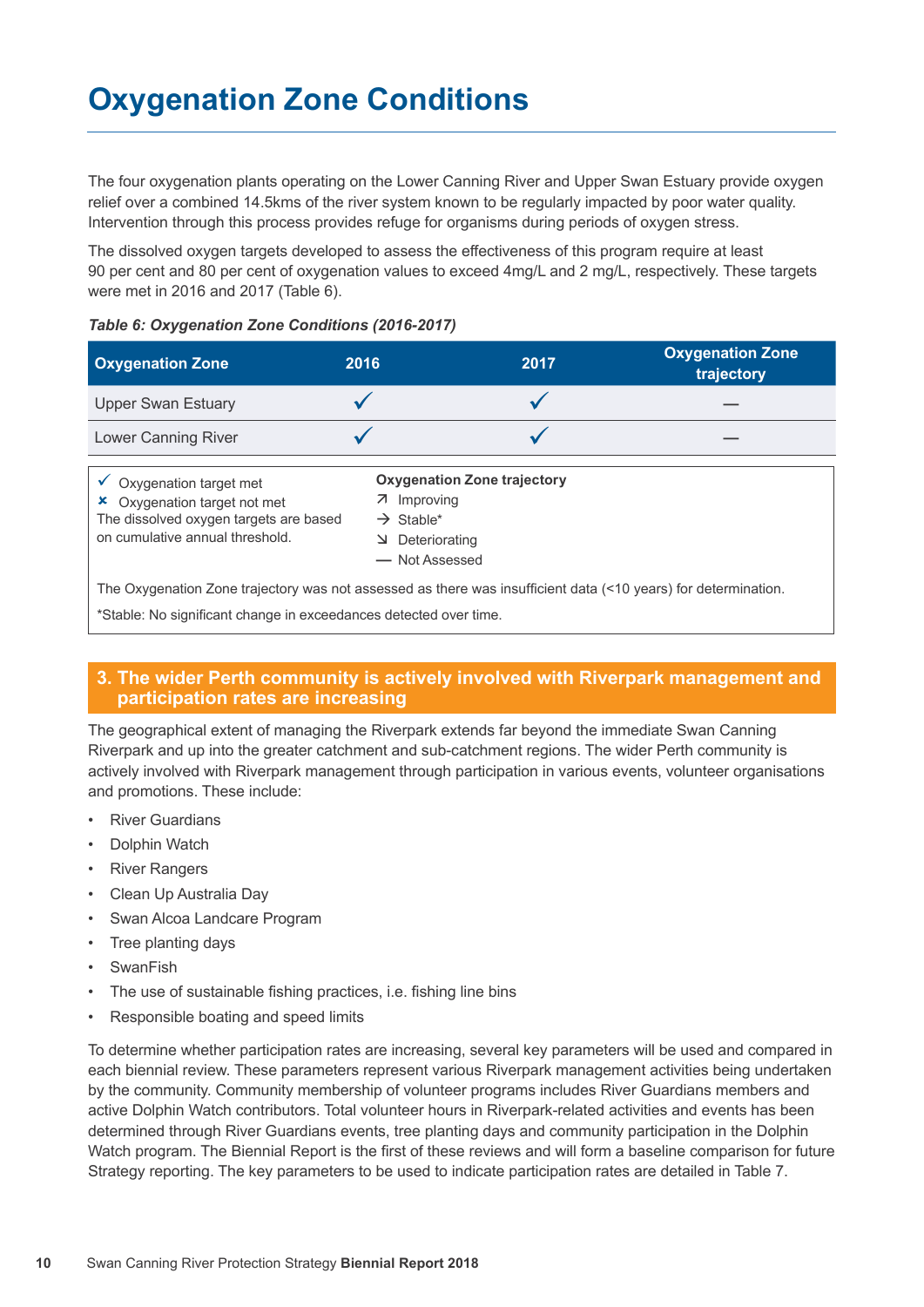#### *Table 7: Key parameters for monitoring participation rates of the wider Perth community in Riverpark management*

| <b>Key Parameter</b>                                                                                          | 1 Jan 2016 - 31 Dec 2017 |
|---------------------------------------------------------------------------------------------------------------|--------------------------|
| Community membership of volunteer programs (e.g. River Guardians,<br>Dolphin Watch) – Total number of members | 3373 community members   |
| Community participation in Riverpark related activities and events - Total<br>volunteer hours                 | 6015 hours               |

#### **4. The average level of visitor satisfaction with their visit to the Riverpark facilities is 85 per cent or higher**

DBCA undertakes a Visitor Satisfaction Survey for the Swan Canning Riverpark every two years. This survey collects, collates and analyses information from Riverpark users, identifying:

- visitor satisfaction levels with the Riverpark and its facilities;
- recreational usage patterns; and
- suggestions for improvements.

The average visitor satisfaction level is determined by asking respondents to rate their overall satisfaction with their visit to the Riverpark, from "totally dissatisfied" to "very satisfied". This is measured on a scale of 1 to 5, with 1 being "totally dissatisfied" (0 per cent) and 5 being "very satisfied" (100 per cent). In order to determine the average level of visitor satisfaction as a percentage, the mean value of all responses to this question is determined, then divided by 5 and multiplied by 100 per cent.

The most recent visitor satisfaction survey was conducted through *Yardstick* in 2017, with 242 responses received for the survey question on overall satisfaction. These responses had a mean of 4.34 out of a possible 5. This provides an average satisfaction level of 86.8 per cent, which meets the Strategy's five-year target of 85 per cent or higher (Table 8).

| Rating                                 | <b>Satisfaction Level</b><br>(%) | <b>Target Satisfaction</b><br>Level (%) | <b>Actual Satisfaction</b><br>Level $(\%)$ |
|----------------------------------------|----------------------------------|-----------------------------------------|--------------------------------------------|
| 5 - Very satisfied                     | 100%                             |                                         |                                            |
| 4 – Satisfied                          | 75%                              |                                         |                                            |
| 3 – Neither satisfied nor dissatisfied | 50%                              | $>85\%$                                 | 86.8%                                      |
| 2 – Dissatisfied                       | 25%                              |                                         |                                            |
| 1 - Totally dissatisfied               | $0\%$                            |                                         |                                            |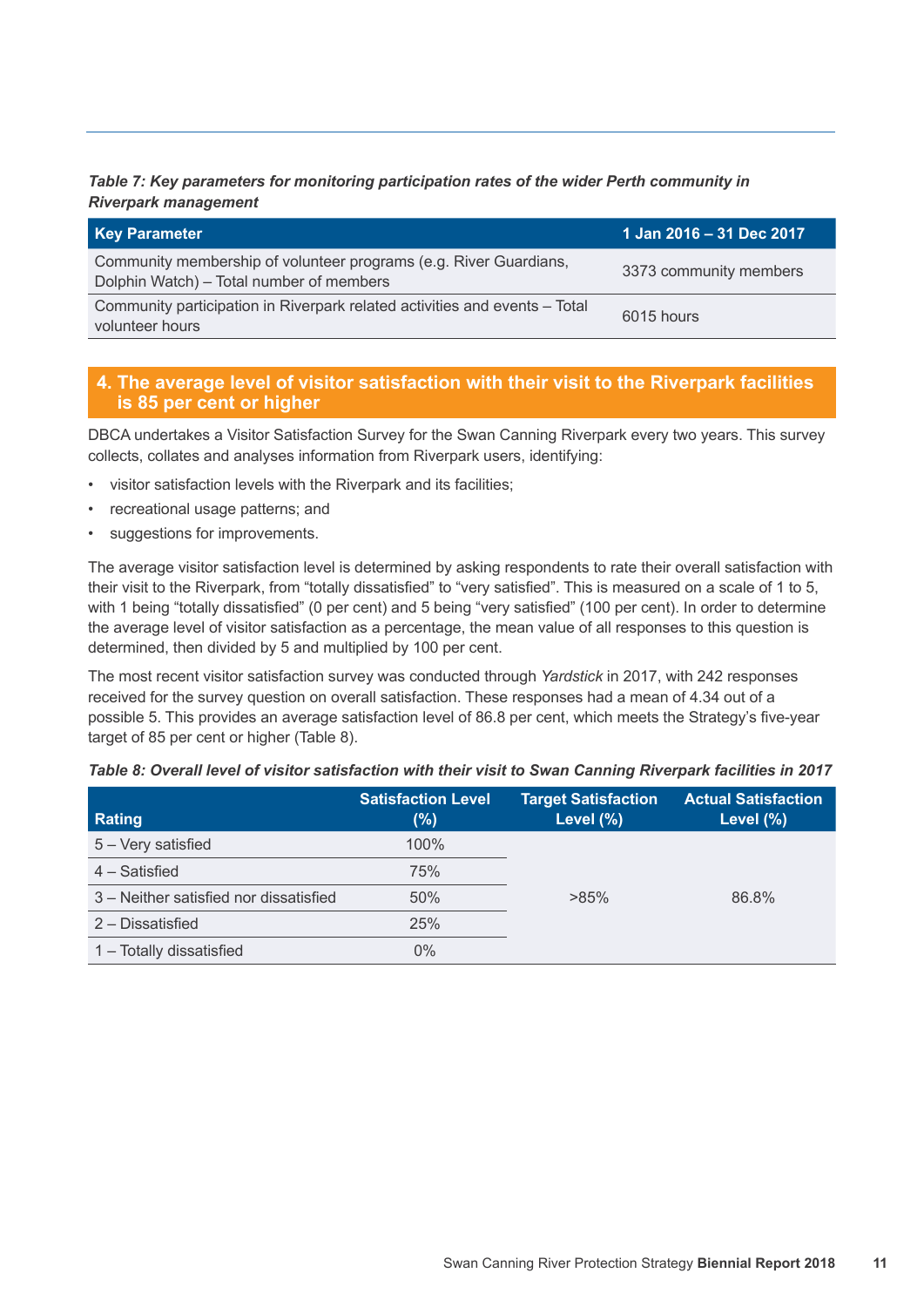### **Operation and Effectiveness**

The performance of the Strategy has been monitored since its implementation in late 2015 through progress reporting, advisory group meetings, correspondence with stakeholders, and now the biennial review of the Strategy's five-year performance indicators. Overall, feedback has been positive, reflecting on successful collaboration and improvements in efficiency that have been achieved.

The first Progress Report was released in 2017, detailing various activities and projects that have been supported following the commencement of the Strategy. Advisory group meetings have been conducted on an annual basis and have been well attended. Participants have been engaged and open in discussions, which has provided valuable insights into the challenges and issues faced by various agencies and organisations. This increased awareness of operational and organisational functions has improved cross-agency communication, support and project planning, and increased efficiency in project execution.

This Swan Canning River Protection Strategy Biennial Report assesses the Strategy's five-year performance indicators and shows positive steps are being taken in achieving its four main outcomes – better coordination, a healthy river ecosystem, improving community engagement and enjoyment, and better management.

Improvements in collaborative management and community benefit have become evident, and the overall ecosystem health of the rivers is meeting the specified benchmark. Ecological performance indicators may experience some lag (up to 20 years) before they are able to provide an accurate reflection of the river management changes implemented under the Strategy. Therefore, ecosystem health will require a much longer timeframe to achieve measurable and indicative results.

The Swan River Trust, DBCA and the Strategy's partner organisations have committed to providing continued support for the Strategy and its objectives, despite some of these key agencies undergoing significant organisational change throughout the past 12 months. This steadfast commitment reflects the strong alignment with the shared values of the Swan Canning Riverpark demonstrated by the leadership teams, advisory group nominees and supporting officers within and between these organisations.

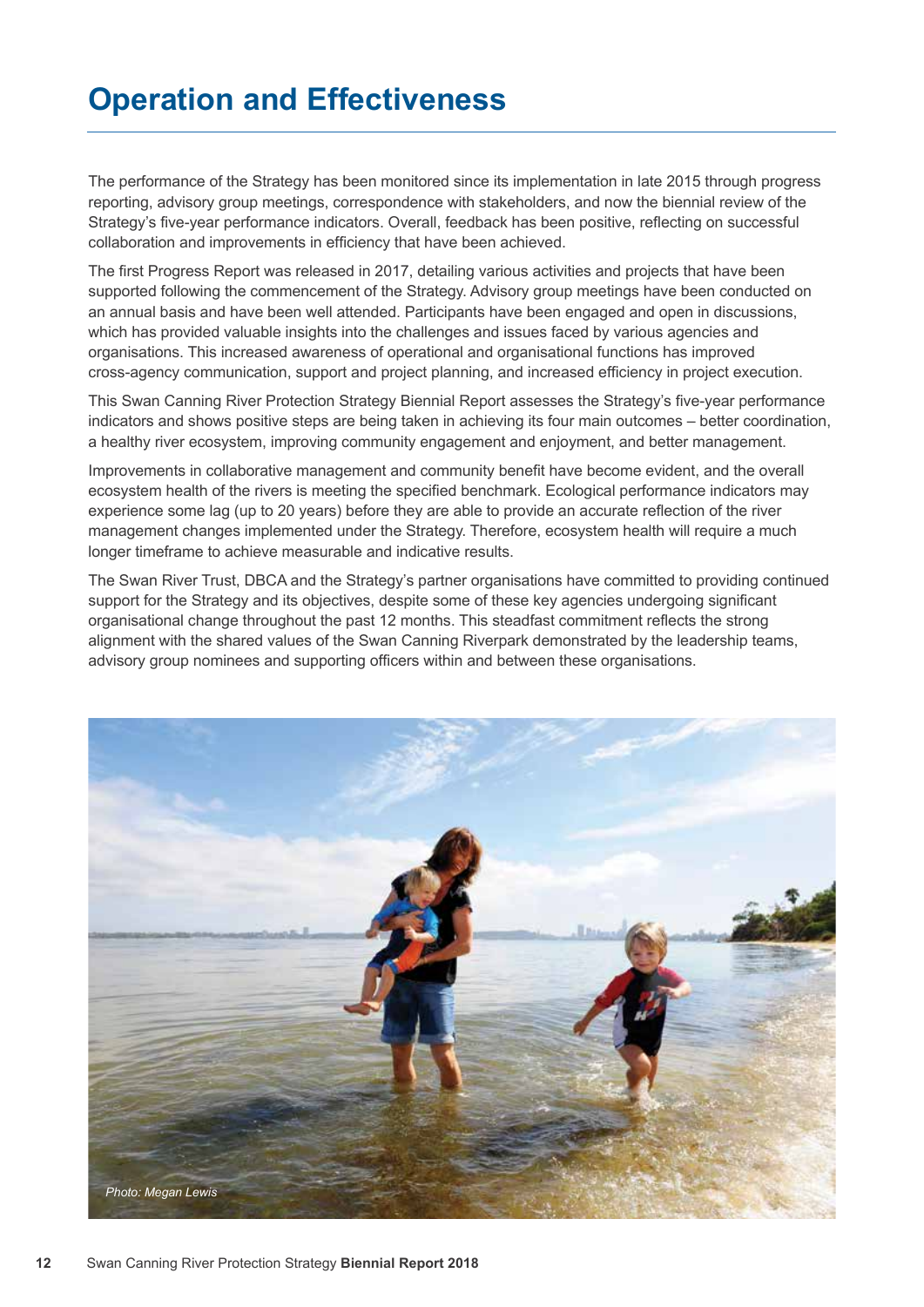### **Conclusion**

Historically we have changed the natural river system; in the waterway itself, on the coastal plain for industry and suburban development and in the broader landscape where the Wheatbelt was cleared to feed our growing population. These changes add to the complex web of ecological pressures that impact our rivers and increase their vulnerability to oxygen depletion, nutrient enrichment and other biodiversity threats.

River system management is challenging; it involves uncertainty and rapid changes. Understanding and addressing the issues goes beyond the capacity of any one organisation. It requires adaptive management, working across organisational boundaries and applying innovative, comprehensive solutions.

The level of involvement, support and ongoing commitment to the Strategy by partner organisations to date has been very positive. The Strategy has provided a co-ordinated management mechanism for various agencies and organisations with differing operational priorities to work together in support of the shared vision – "A healthy river for all, to be enjoyed and shared, now and in the future".

This first Biennial Report of the operation and effectiveness of the Strategy and its implementation is already showing strong indications of its success. Measurable improvements are emerging and have been demonstrated in many of the Strategy's performance indicator achievements and the priority actions summary.

Our partner organisations are undertaking effective, ongoing river management interventions and the Strategy will continue to drive further improvements across State and local government, industry and the Perth community.